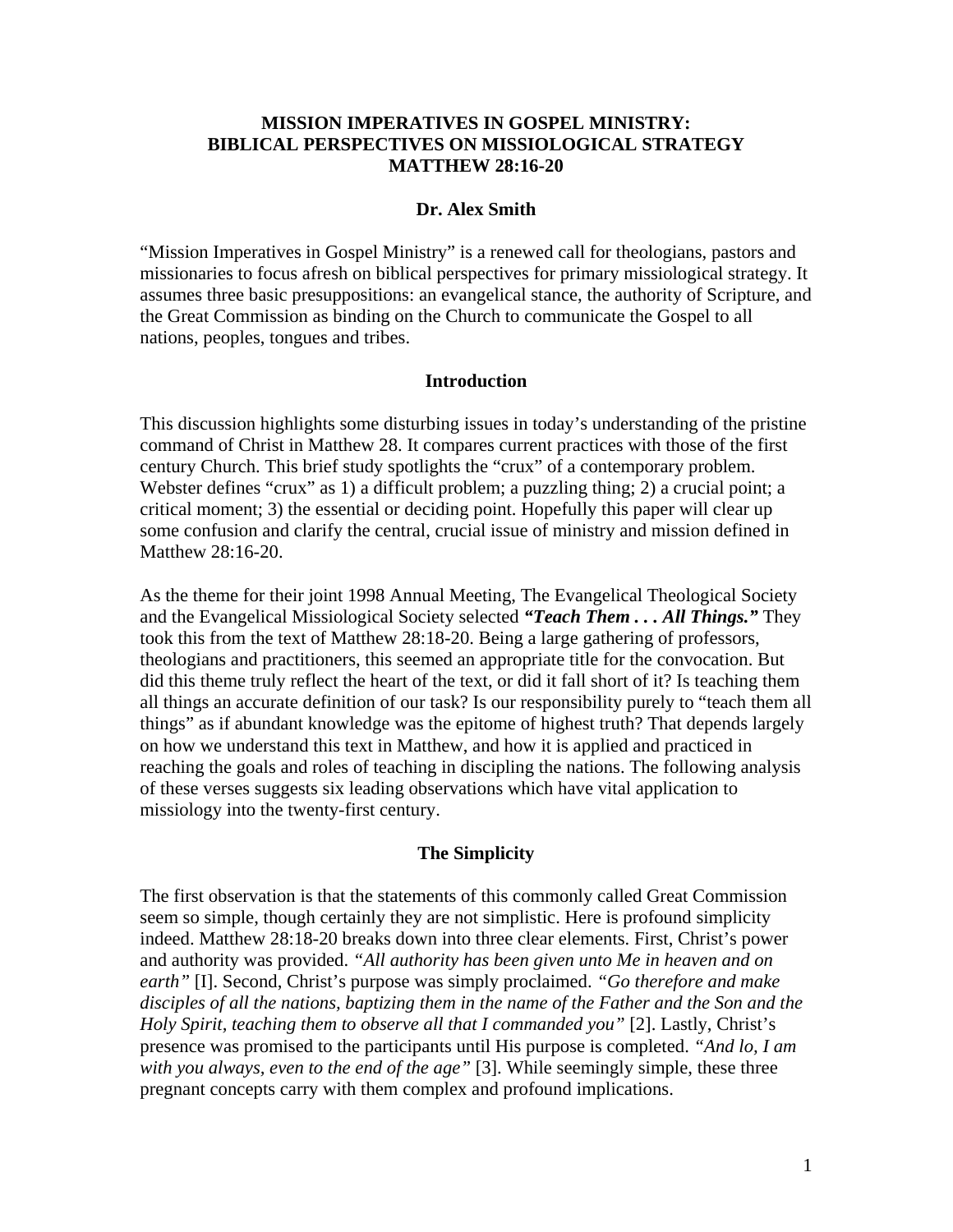The poignant word *"therefore"* directly follows the astounding claim of Christ's unconditional, unlimited authority, thus focusing attention on purpose, result, and expectation. On the basis of His authority and in line with His supreme purpose He commands the disciples to go, baptize, teach and make disciples. It sounds so simple, but encompasses a complicated set of factors, strategies and methods, extended timing and inter-cultural complexities.

Furthermore, it involves the *person* of the messenger, following a prescribed *process,* with a *purpose* of producing a particular *product*. This is simple and clear. The process provides a watershed between the old model and the new direction, moving from the force of law to the power of grace, going beyond Jews alone to include all the Gentiles, and bridging from the Jewish Age to the Church Age. These last words of Christ succinctly provide the "Magna Carta" for missionary endeavor in the risen Christ's worldwide program. Simple? Yes. Easy? No!

## **The Structure**

A second observation centers on the grammatical structure, which is precise and focused. Note four obvious verbs in order: *go, make disciples, baptize, and teach*. More precisely these are actually three verbal participles with one imperative which is found only in *"make disciples."* However, the three helping participles: *going, baptizing and teaching*, are governed by the command to make disciples. Hence, these three participles also partake of the flavor of the imperative verb to which they are intimately and actively linked. Thus this structure of verbal components is replete with actions culminating in a specific product.

Today's programs of discipleship almost always focus on Christians, or those within the fold of the Church, working for the believers' renewal and growth. It is largely an "inreach" of the Church. This is not to be disparaged. However, this biblical text indicates that *making disciples* is clearly focused on the *unbelieving* world of unreached and unengaged peoples. It begins with an initial focus on evangelism and outreach, but continues on to a place of incorporation through teaching that produces functioning saints. Making disciples is not focused on the ninety-nine in the shepherd's safe keeping, but on the one lost in the wild. Discipling is a biblical mandate for deliberate "outreach" of the Church to the unchurched and unreached peoples of the world. Two kinds of foundational leaders and workers comprise the Church: fishermen and shepherds. The fishermen are for outreach, the shepherds for the nurture and care of the churched flock. Evangelists are the fishers of men. Teachers are more like shepherds. Dr. Donald McGavran used the term "*discipling*" for the first part of the process and "*perfecting*" for the latter part in making active disciples. He wrote, "A Chief and irreplaceable purpose of Christian mission is to proclaim Christ and to persuade men to become His disciples and responsible members of His Church" [4]. To make disciples is the initial task of missions, a task that sends believers out into the virgin ripened harvests to reap and gather in. Why then does less than two per cent of the missionary enterprise reach out to the least evangelized? Why then, according to Todd Johnson's research, do eighty-six per cent of Buddhists, Muslims and Hindus not personally know a Christian?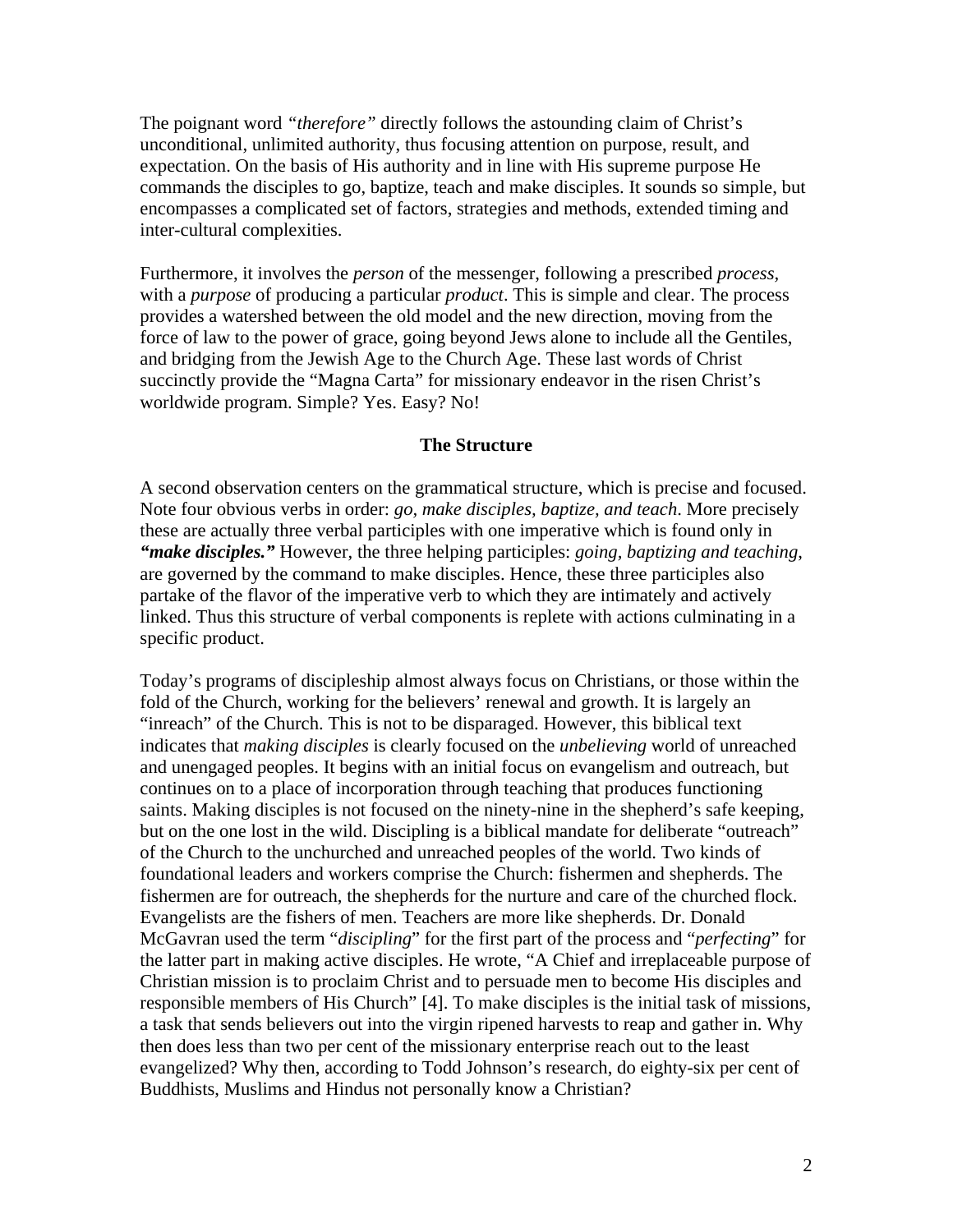Unfortunately, in this text Jesus did not precisely define for us what He meant by "make disciples." However, the disciples obviously understood His meaning very clearly. In fact, not many days after Christ's post-resurrection command, and directly after Pentecost, the Apostles reveal what they specifically understood making disciples meant. This is revealed in their initial and continuing practice of starting the first fellowships of Christ's followers, recorded in Acts 2:22-47. See Diagram 1.

Note the systematic steps in this process:

- The mixed crowd in Jerusalem heard the Gospel. (22-36)
- They were convicted in their hearts. (37)
- They were called to repent, to be baptized for the remission of sins, and to receive the Holy Spirit. (38-41)
- They gladly received the Gospel, and by baptism were incorporated into the Church. (41)
- They continued steadfastly in the Apostles' teaching and fellowship, as well as in communion (breaking of bread) and prayer. (42)
- They shared their possessions with all, and daily worshipped and praised God. (44-46)
- Their witness had an effect on the whole community around them, gaining favor with all the people, who feared because of the power of God evident in their midst. (43, 46b, 47)
- The Church increased as the Lord added to the Church daily. (47)

MAKING DISCIPLES



Diagram 1 Acts 2:22-47.

This pristine pattern portrays what making disciples meant to the early Church, driving the believers onward and outward to turn the world upside down [5].

One more thing needs discussion in this structural analysis. Jesus had a greater more extensive goal in mind. It was not just a local or ethnocentric mission. It had a more comprehensive and global objective. This was in keeping with God's covenant for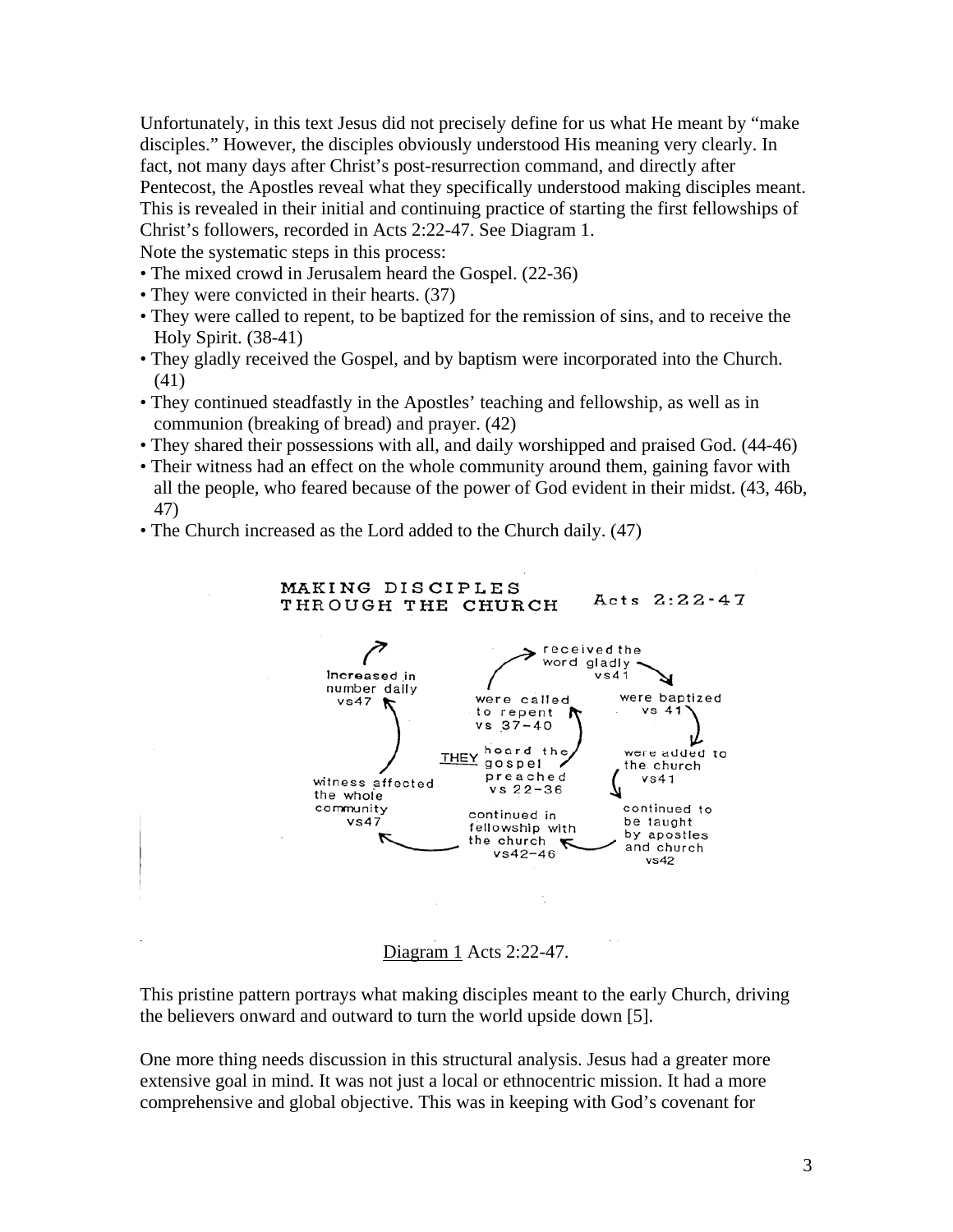"blessing all families of the earth" in Genesis 12:1-4, as well as His intentional witness "to the ends of the earth" in Acts 1:8.

The followers of Jesus were to make disciples *"panta ta ethne."* These three Greek words, meaning all the ethnic people groups in all nations, are unmistakably linked to the imperative "make disciples." They qualify it. Making disciples is focused not only on the local community nearby, but also on all the nations, peoples, tongues and tribes around the world.

John Wesley correctly claimed "The World is my parish." Unfortunately many church leaders today often reverse this emphasis, erroneously thinking and acting as if "My parish is my world." Obviously local ministry is essential but not necessarily the end of the mission of Jesus. Those who say they fulfill this command to make disciples by working *only* in their local church, or just in their immediate community, or exclusively in their own country alone, fail to comprehend the full measure of Christ's purpose here. *Panta ta ethne* qualifies the command, focusing its impact not on Jews in Jerusalem or the region of Judea alone, nor even on the scattered Jewish Diaspora, but on *all peoples*, including every ethnic group on Planet Earth. Mission across cultures is hereby commanded. The Lord expected obedience from His disciples. Yet two thousand years later is the Church still focused on itself, rather than on completing Christ's poignant last command? Again, these statements concerning His priorities for mission and objectives of ministry are simple, yet precise. They are also profound and complex.

# **The Strategy**

A third observation is strategically centered. While making disciples starts with going and heralding the Gospel, it does not stop with conversion and baptism, but continues on through teaching. However, this teaching is not purely the transmission of knowledge. For the meaning of the present, infinitive, active word here is *"to observe"* and is better translated "to observe practically or keep strictly." Dr. Joseph Thayer suggests several nuances of meaning: "to attend to carefully, to take care of, to guard, to keep . . . not to leave" [6]. So the teaching is to cause the hearers to adhere to, follow, obey, and actually hold the thing fast. "Be ye doers of the word and not hearers only" is meant [7]. The work of teaching is to develop righteous deeds, not just know right doctrine. It requires continuous training in conduct, not merely in creed. Is there a difference between teaching to know and teaching to obey? Those of us who have children certainly know that difference.

Evangelism and mission are measured not only by the obedience of the messengers in going, baptizing, teaching and making disciples. They are also measured in the lives of the recipients: those who hear and heed the Gospel -- believing, being baptized, being instructed, and obeying all -- a fuller obedience than we generally expect. George Patterson is correct when he suggests "an obedient oriented curriculum" as the best measuring tool to use in evaluating any teaching program.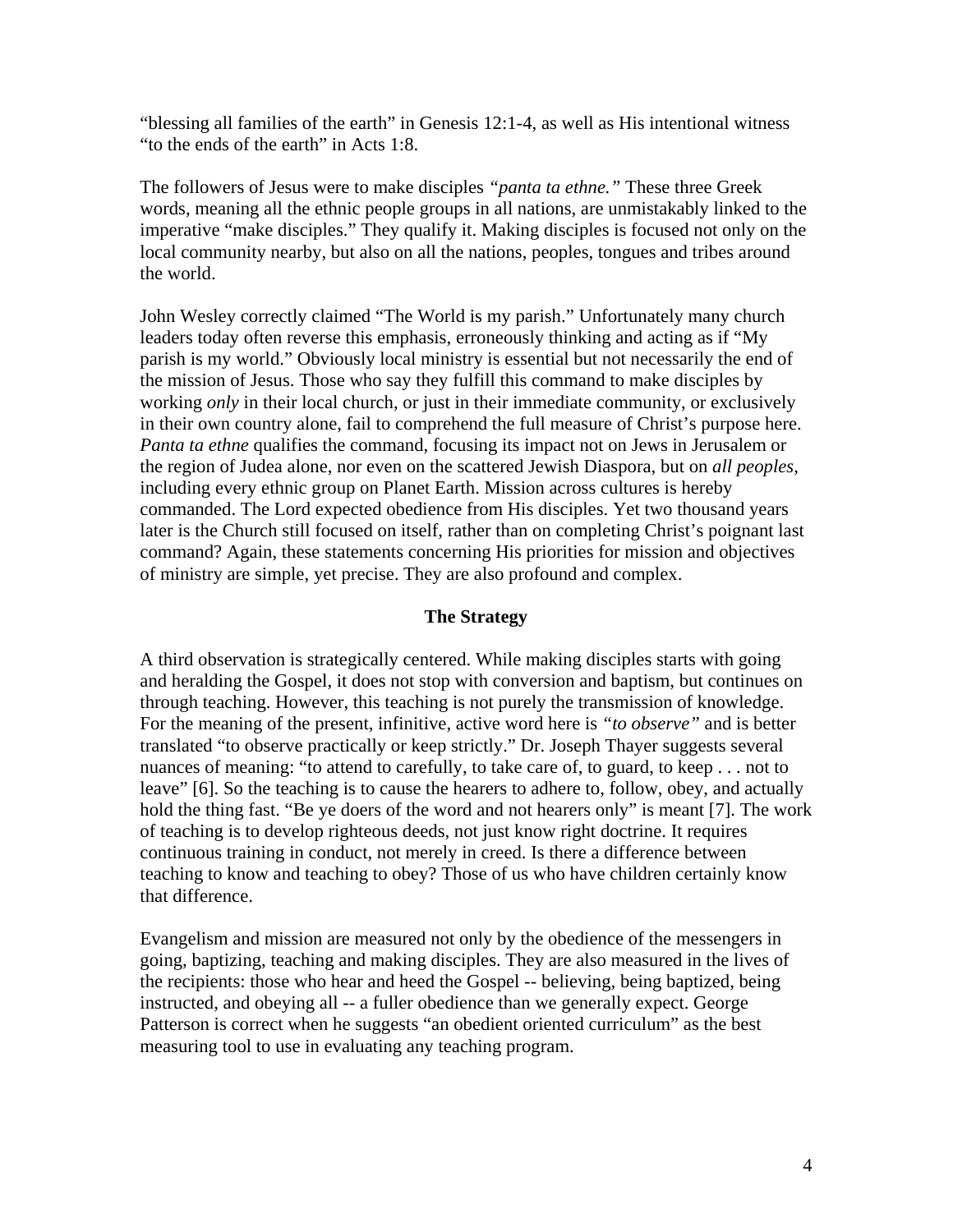I remember a valuable lesson I learned thirty-five years ago when I submitted my final research project report to the International Institute of Christian Communication in Kenya, Africa. When I wrote the report to send it in to my mentor, I was under great pressure as I was running several church planting projects and a new leaders training program simultaneously. I was somewhat surprised that the report received a "B" grade. The cause was clear. I had not adequately detailed the implementation of how the findings in the research were to be applied -- that is, how the project was to be obeyed. I did not challenge the grade, although actually I had already fully implemented the principles of the paper in setting up a practical three-year lay pastor training program, which was already operational. However, a vital lesson was reinforced in my mind. The bottom line is not knowledge, but always active, practical obedience. It is not interpretation alone but application, practice and obedient action that really counts.

By Christ's commissioning His disciples "to teach them to obey all things I have commanded you," He was also projecting a reproductive model. Consider what "to obey all things" meant in the *immediate* context of His command to the disciples? What had Jesus just commanded the disciples to do? See Diagram 2. As His believing followers, they were told to go, baptize, teach and make disciples. Therefore they were to teach the new converts to go, to be baptized and also to obey His commands, thus becoming part of

> CHRIST'S GREAT COMMISSION Matthew 28:18-20



Diagram 2. Model of Repeated Replication

this continuous reproductive model. These new followers themselves were to be going, baptizing, and teaching those who responded to their own outreach to be faithful, obeying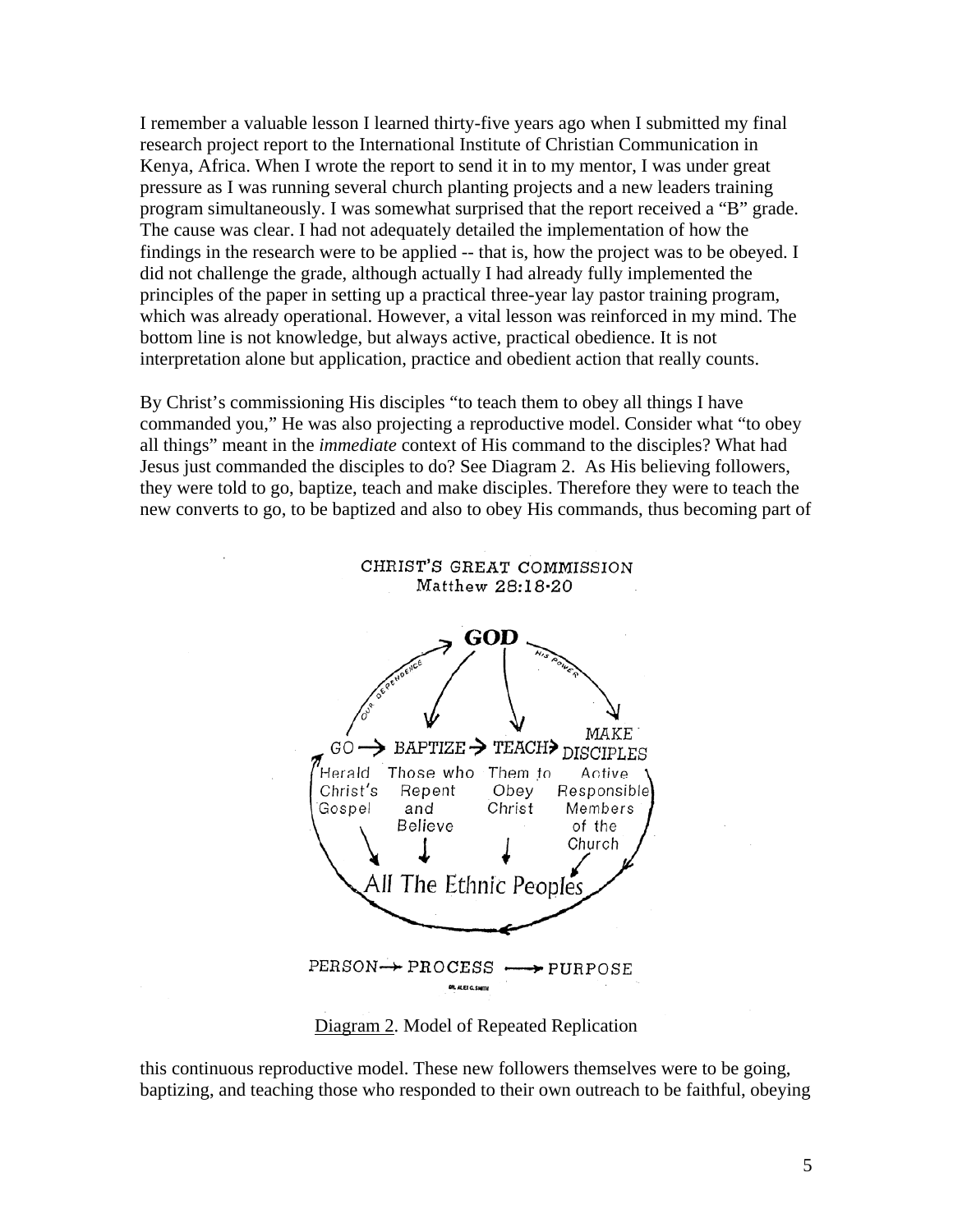responsible disciples. This continuous reproducible and reproductive model is God's genius for accomplishing world evangelization.

In the broader context some would argue that "all things Christ commanded" covers His teachings in the four Gospels, or even the whole counsel of God. We may agree that that should not be neglected, with the proviso that the emphasis be on practical obedience of being and doing, not just as hearers of the word. Obedience not observation is intended. While the recent division of involvement in mission of "goers" and "senders" has its appropriate place, it does miss the true impact of the responsibility of *all* believers to be actively and personally involved in witness to unreached peoples, both in their own peoples and among other ethnic groups in their communities. All church members, each working a paddle in the gospel racing boat, should row, not just sit as passengers while the pastor paddles. All believers are enlisted in the motto "The whole Church taking the whole Gospel to the whole world."

In 1865 J. Hudson Taylor wisely made a strategic paradigm shift. Prior to then the standard policy of mission agencies was to send out only ordained ministers as the Church's missionaries. Even William Carey, the celebrated Father of Modern Missions, was an ordained minister before he sailed for India in 1792. Breaking the traditional professional mentality of his time, Hudson Taylor recruited laymen and single women for cross-cultural service in China. Many "willing skillful" lay people from churches worldwide have joined missions under numerous agencies since then.

Beginning with the early church, several other models of obedient disciples going to the *ethne* arose. In the eighteenth chapter of the book of Acts Priscilla and Aquila exemplify this, as did the Apostle Paul himself. In more current times Christians, sent by their companies to work overseas professionally, have been effective witnesses and disciple makers in scores of people groups. Other believers, leaving the moneymaking rat-race, have voluntarily found professional openings so they could live and work among unreached peoples as so-called self supporting "tentmakers." Deliberately and quietly some nonresident missionaries have also labored to plant embryonic churches in difficult regions among resistant peoples. The newer trend of church partnerships working with specific overseas ethnic churches has potential value for expanded witness and intercultural understanding. Each of these models has strengths and weaknesses. Too frequently however, like many mission agency involvement, these modern lay efforts focus on, or revert to, ministering mostly with Christians or local churches overseas, rather than among the unchurched. The ministry of "perfecting" also predominates, rather than that of reaching those outside the Gospel among all *ethne*. The least reached should be the first priority in the agendas of the church and her followers. It is crucial that Christ's disciples everywhere model the outreach design to make disciples and train the local believers, new and old alike, to repeat that process obediently.

## **The Synergism**

The fourth observation sees the essence of this text synergistically enmeshed in a progressive process leading to corporate as well as personal growth in the midst of the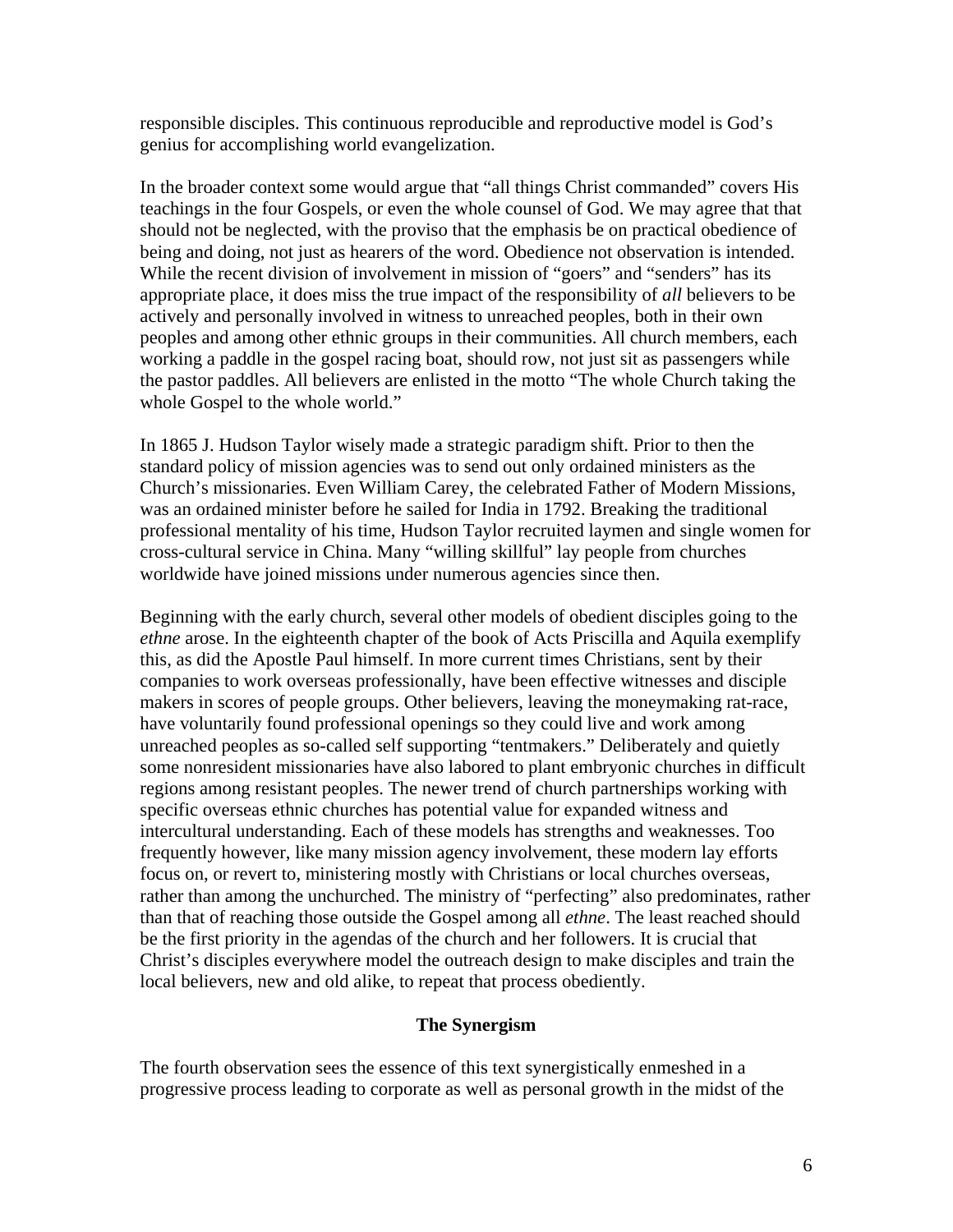global expansion of the Church. From this text, the Apostles and early disciples were not just to proclaim, evangelize, and herald the Gospel they were also expected to accept a broader responsibility in the integral process. They were to help increase the growth and multiplication of churches by baptizing and teaching towards the measurable goal of making disciples who would obey, and in turn become part of the multiplying force, ever extending the Gospel to the whole world -- indeed to every people group. Thus the biblical focus of the Great Commission points to the body of Christ more than just to the individual. The command of Jesus has a corporate emphasis, not purely an individual one. The "one on one" theory stresses every believer is to make a disciple. This individual focus is surmounted by the commands to "make disciples"- plural not singular. You might be a member of an independent church, but an independent member of that body you cannot be. Individual members have a corporate responsibility to the Church.

Consequently, the evangelist's job does not stop at heralding the Gospel, but requires his/her assuming responsibility for the follow through, including baptism and also teaching of those who respond, so that they actively obey the Lord Jesus. This requires more of the evangelist than is often practiced. It calls for mass evangelists to become more concerned about conserving those who respond, by teaching and incorporating them into the Church. This progressive process therefore is synergistically entwined. Otherwise we end up with "half-baked" disciples falling short of full obedience in Christian living and reproductive expanding witness.

Nor are the teachers just to teach knowledge and pass on information to new followers of the Good News. They are also to develop believers in practical obedience. Similarly this may involve teachers in evangelism or pre-evangelistic ministry, not just teaching and training in the post-conversion stages of incorporation, nurture and maturing. While some have exceptional gifts in evangelism, teaching, or pastoring, their significant contribution to the synergistic process may also require them to accept responsibility beyond their special giftedness. A director of one mission hospital in Asia suggested that primarily, and even exclusively, missionary doctors should give attention only to using their medical expertise, thus building a good relationship with the patients. After that they should hand the patients over to the hospital evangelists for spiritual impact and input. I disagreed, because trust and confidence is not transferable, and because his view countermanded the synergism of this text. It is better to have the doctors also witness to their patients, thereby capitalizing on their relationship and good will in a synergy of integrated impact. Significantly some of those doctors became the best evangelists.

Too often we divide evangelism and nurture, or witness and teaching. But real church growth is like the train running on the twin rails of the railway track. To make genuine disciples both evangelism and nurture must run on parallel rails. We should not stop evangelism to consolidate, nor delay maturation to do broader outreach. To interrupt one or the other creates great inertia, difficult to overcome when trying to restart the evangelistic or the training impetus later. We must do both *simultaneously* so healthy churches can move forward steadily and strongly. This synergistic action calls for and may require some adjustment for the evangelists who have to accept more responsibility in follow up, including baptism and teaching, in order to make disciples who obey in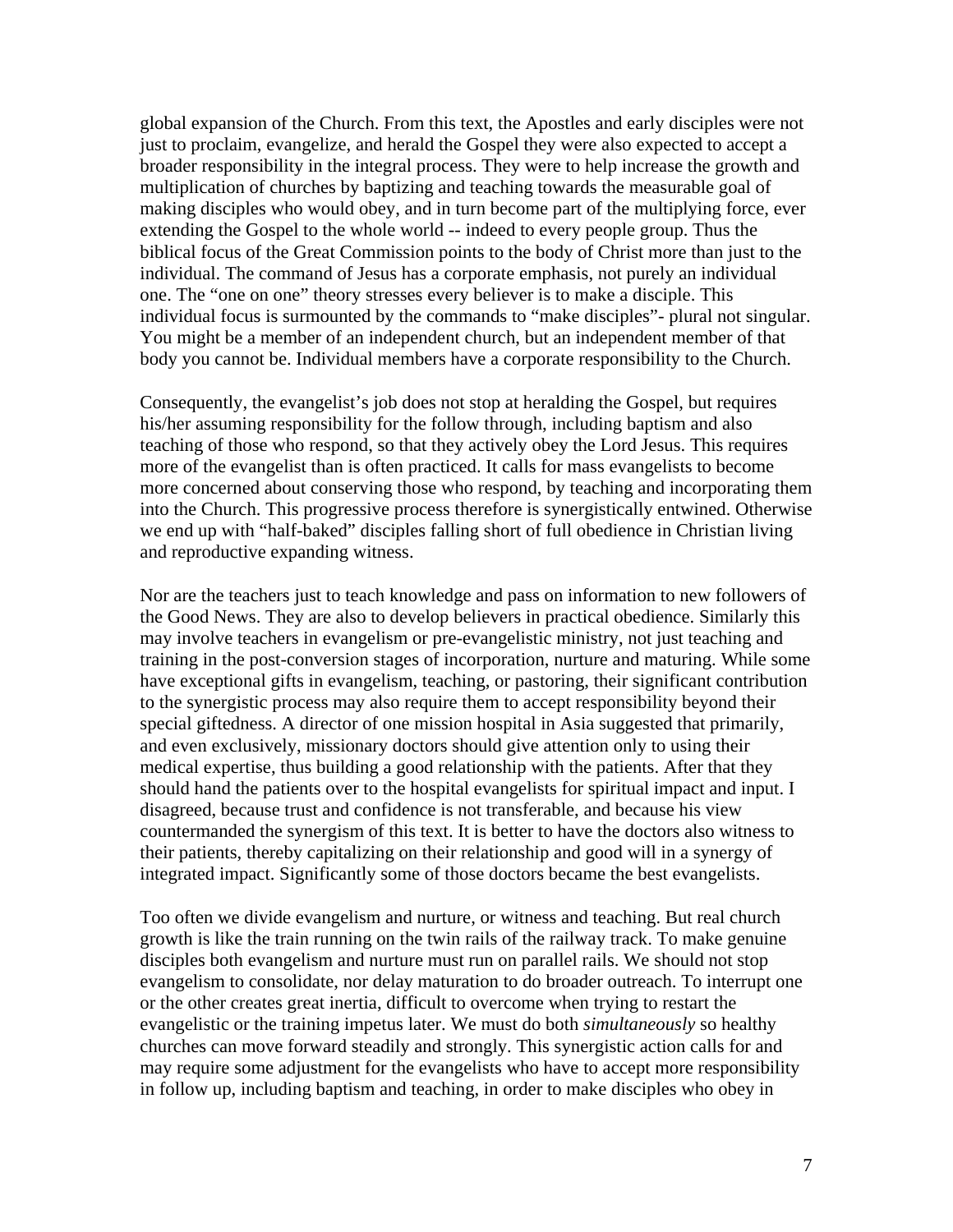extending the kingdom both locally and globally. So likewise teachers may need to broaden their parameters of involvement to assure earlier interaction with those seeking the truth, as well as to nurture them to full maturity and continued movement towards that supreme goal of becoming obedient, functioning and reproducing members of Christ's Church.

## **The Spiraling Centrifugal Extension**

A fifth observation indicates a constant spiraling outward interaction of the Church in evangelizing all unreached "*ethne*." The genius of a constant centrifugal expansion revealed Christ's determination to drive the movement of the Gospel ever outward and forward to the ends of the earth. This centrifugal movement was designed to touch each person and reach all families of every generation on the globe until Christ returns. Church planting movements which spawn clusters of indigenous congregations among every distinct people group should define the urgent burden of the churches. Dr. Donald McGavran affirms, "To win the winnable while they are winnable would indeed seem to be an urgent priority [8]. In the early Church God's design was primarily a lay movement, rather than a professional workers'one. So it should be today. The strategic reproductive model already discussed incorporates new converts into God's vital place and plan for making disciples, *panta ta ethne*. The Gospels give significant prominence to this rendezvous in Galilee, commanded and anticipated by Christ, referring to it in no less than six scriptural texts. Alexander Maclaren comments how appropriate it was "that in 'Galilee of the Gentiles,' that outlying and despised province, half heathen in the eyes of the narrow-minded Pharisaic Jerusalem, He should proclaim the widening of His kingdom from Israel to all nations [9]. Matthew 28:16 indicates the eleven disciples, or Apostles, were present at Galilee on this occasion. When they saw Jesus, they fell down and "prostrated" themselves in worship. Many scholars, such as Robert L. Thomas, Stanley N. Gundry [10], Everett F. Harrison [11], and Dr. A.T. Robertson [I2] believe that the more than five hundred believing brethren referred to by Paul in I Corinthians 15: 6 were also in Galilee on this occasion. So, a host of lay believers heard these potent words of Christ. Dr. Robertson adds a helpful comment about "some who were doubtful" or "divided in mind." He says this refers "not to the eleven, who were all now convinced after some doubt, but to the others present -- over five hundred mentioned above." This would have made Christ's Great Commission have a powerful effect on the lay disciples present, increasing the genius of stimulating a spiraling movement. Even if this model came out of the eleven disciples' compliant ministry alone, it was still a master stroke in strategy.

The Apostles modeled and encouraged this lay pattern through such significant characters as Stephen, Philip, Barnabas and others. Some, like Barnabas, later became apostles. Paul also encouraged the expanding of Christian witness through the use of lay people in mission. His involving of Silas, Timothy, Titus and a host of others is attested to in the New Testament.

Furthermore, the Holy Spirit also had a significant influence in this process, as the first two chapters of Acts show -- sending out the 120 praying disciples as Christ's witnesses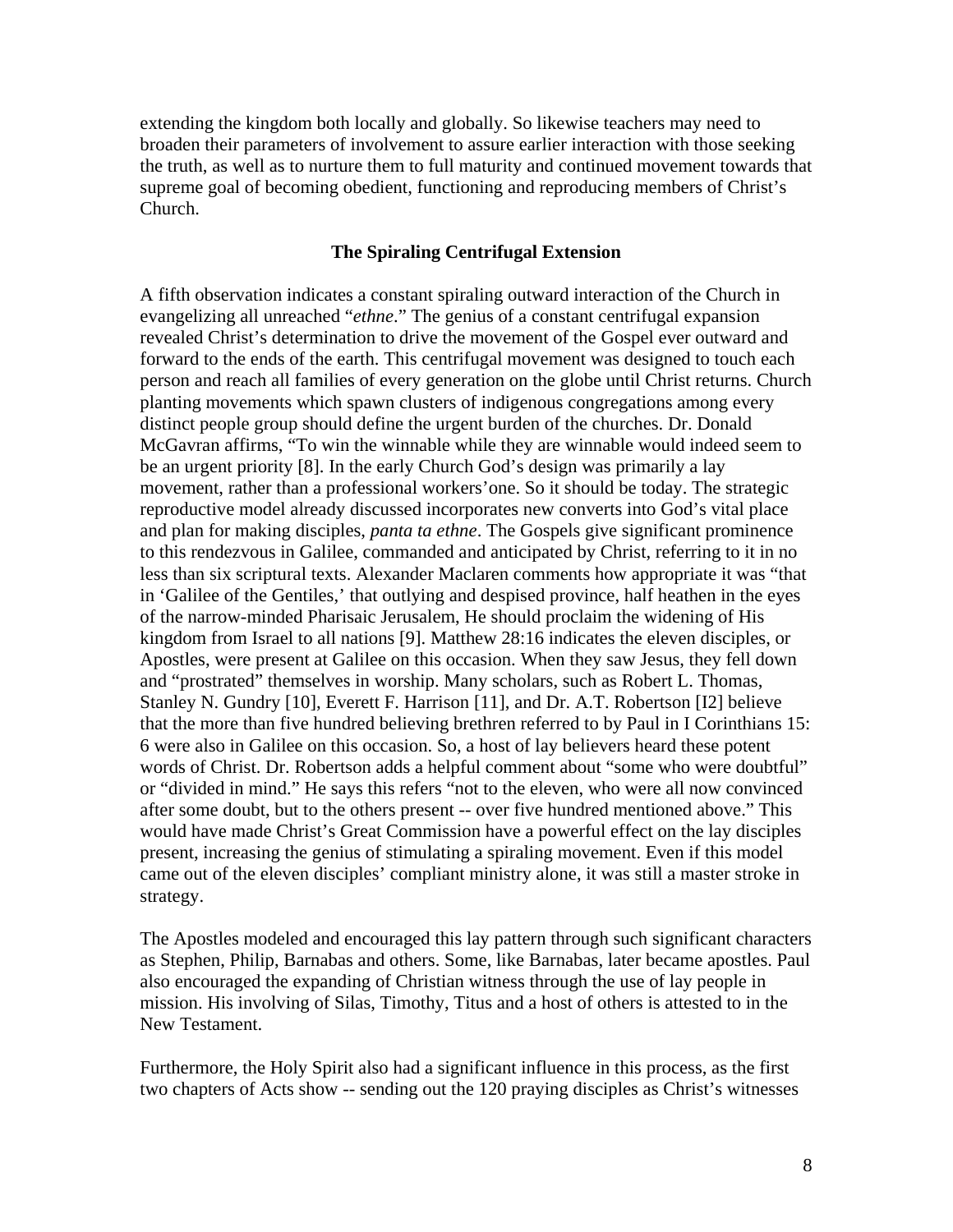both in Jerusalem and in all Judea and Samaria, and to the remotest parts of the earth. But when, after a considerable time passed, the Jewish believers in Jerusalem failed to obey His plan in Acts 1:8, He allowed them to get an involuntary push through the adverse events noted in Acts 8:1. That persecution which arose from the stoning of Stephen scattered all the lay believers abroad throughout the regions of Judea and Samaria, while the Apostles remained in Jerusalem. Those who were "scattered abroad went everywhere, preaching the word" [13]. God's spiraling intent was fulfilled as "churches throughout all Judea, Galilee and Samaria" arose through the witness of these lay people [14]. Furthermore, those who were "scattered abroad upon the persecution that arose about Stephen, traveled as far as Phenice, Cyprus and Antioch, preaching the word to none but unto the Jews only." Some of these laymen of Cyprus and Cyrene came to Antioch and spoke to the Greeks, preaching Christ. A great number believed and turned to the Lord, causing the church in Jerusalem to send Barnabas up to investigate what was happening at Antioch [15]. The Apostles did not plant the church in Antioch, lay believers from North Africa did. Here is evidence of the spiraling lay movement anticipated by God throughout the extension of the early church. Why is there not more of this exhibited today, particularly in the churches of the West and in the well established churches on scores of mission fields?

## **The Supernatural Spirituality**

A sixth and final observation reminds us that this movement was supremely spiritual and supernatural. Not only was Matthew 28 the climax of the various appearances of Christ in His resurrected body, but it also included the announcement that He had been given all authority and power. The timeless aorist is used here, not the future tense. The disciples were therefore to "make disciples -- *panta ta ethne*." At its heart, the Great Commission is spiritual -- not humanistic, nor even humanitarian. Its source is supernatural, its energy divinely spiritual. The movement of world evangelism is centered in Christ as the Lord of the Universe, the Lord of the Church [16], and the Lord of the Harvest [17]. His alone is the name that is above every name, and to whom every knee shall bow and every tongue confess [18]. The effectiveness of evangelism, mission and church planting is totally dependent on God and the power of His Spirit. This is a timely warning to us in the high tech age of the  $21<sup>st</sup>$  Century. It should embarrass us when, in our fleshly pride, we think that we are doing God's work. We are only His instruments, wielded in His hand. As we are humbly yielded to Him, His power operates supernaturally in and through us.

Mission is effective only as He works supernaturally, imbuing the outcomes by His Spirit in transforming human hearts and lives through the blood of Christ, "turning them from darkness to light, and from the power of Satan unto God" [19]. This dependence on supernatural sovereignty determines missions' true character and its effectiveness apart from human effort, human design, human enterprise, and human ability to organize or to meet human objectives, spiritual though they may seem. It is born "not of the will of the flesh, nor of the will of man, but of God" [20].

Isaiah 6:8 shows a paradoxical paradigm of God's sovereignty and man's responsibility. God asks two questions: "Whom shall I send, and who will go for us?" The first is a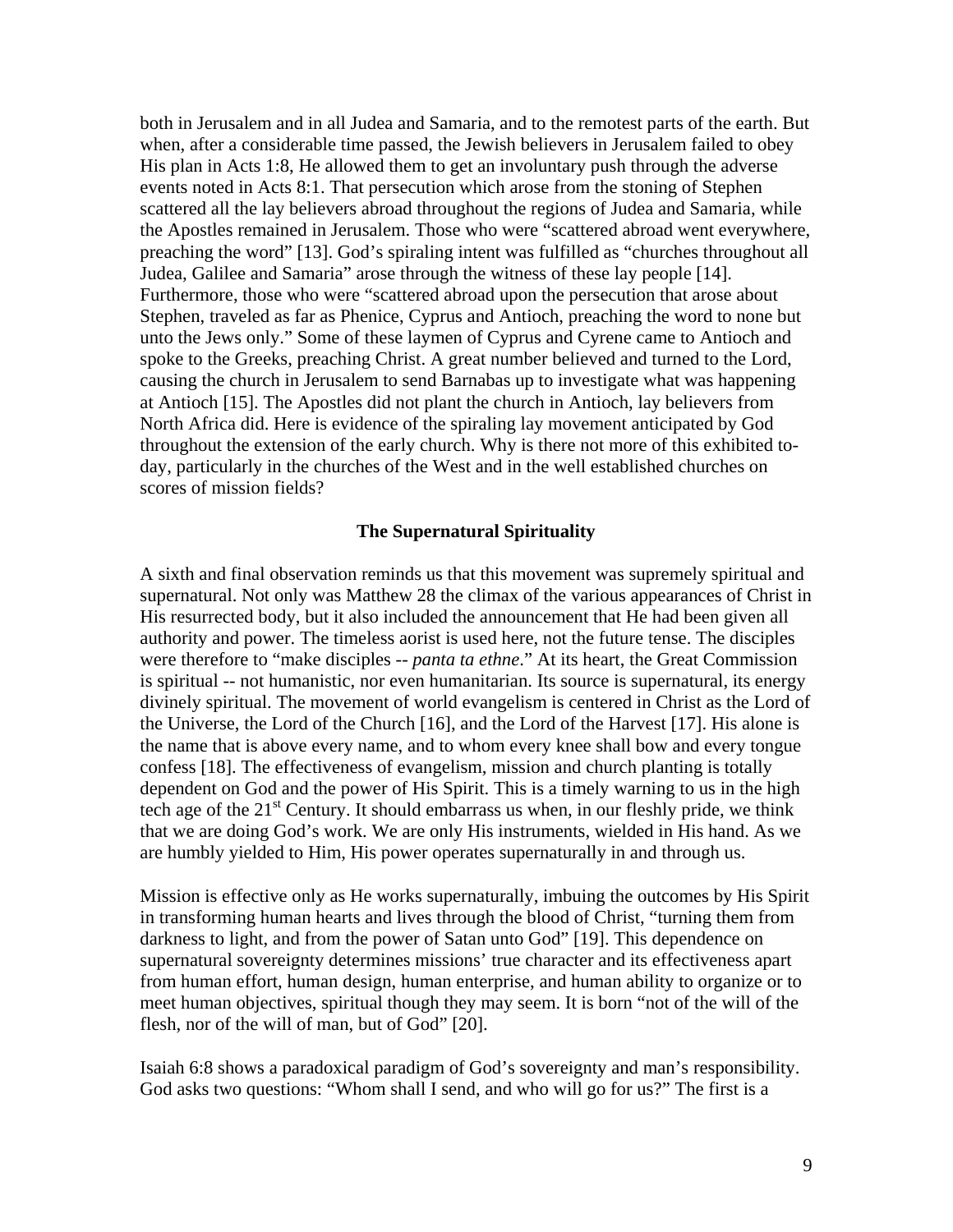question of sovereignty, the second of volunteerism or human repsonsility. Significantly Isaiah responds to the two questions in reverse: "Here am I, send me." He first volunteers and then puts himself under the sovereign direction of God. Mission's true success then, under God's superintendence, is accomplished through and to some extent by human agents operating under Christ's authority, in His power, and through humble obedience to His command. This makes the promise of His constant presence 'til the end of the age both a positive and an inspiring strength. It energizes us to serve until the completion of His Church's ingathering, and until the fulfillment of world evangelization among every nation, people, tongue and tribe [21]. Dr. M.R. Vincent wrote that, "the consummation is coincident with the second coming of Christ, after the Gospel shall have been proclaimed throughout the world" [22]. Our Lord Jesus Christ declared, "I will build my church and the gates of hell shall not prevail against it" [23]. Truly mission is supremely supernatural and sedulously spiritual.

## **Conclusion**

These six insightful observations set the parameters, the atmosphere and the dynamics for careful missiological application in a world of high technology, in a century of humanly generated unscrupulous pragmatism, and in an age of self focused dependence, often affected by subtle Buddhist influences. These biblical premises send us back to practice the fundamentals. They call all evangelists, teachers, church planters, pastors, seminary professors, and missionaries, to determine to labor under the authority of Christ until His heartbeat for the salvation of all the nations and peoples of the earth is fulfilled. Christ's words in Matthew 28:18-20 express His Grand Claim of absolute authority, His Great Commission to make disciples of all the "*ethne*," and His Gracious Comfort as the eternal "I Am," Who is with us to the end. These observations also remind us to serve in the power of His supernatural Spirit, and to measure our evangelistic and educational successes (if we dare use those terms) by the outcomes of true obedience to Christ's Great Commission by reproducing godly, functioning disciples and by multiplying churches among all peoples, tongues and tribes. The results of this process of spiraling centrifugal growth are expressed in those multi- cultured believers saved out of the world, incorporated into His Church, and involved in actively helping to gather in His people from *panta ta ethne* -- every nation, people, tongue and tribe. Clearly this is the succinct comprehension of Gospel mission imperatives, both in its puzzling mystery and at its crucial central core as intended in Matthew 28:16-20.

Alex G. Smith D.Miss Portland Oregon USA March 2010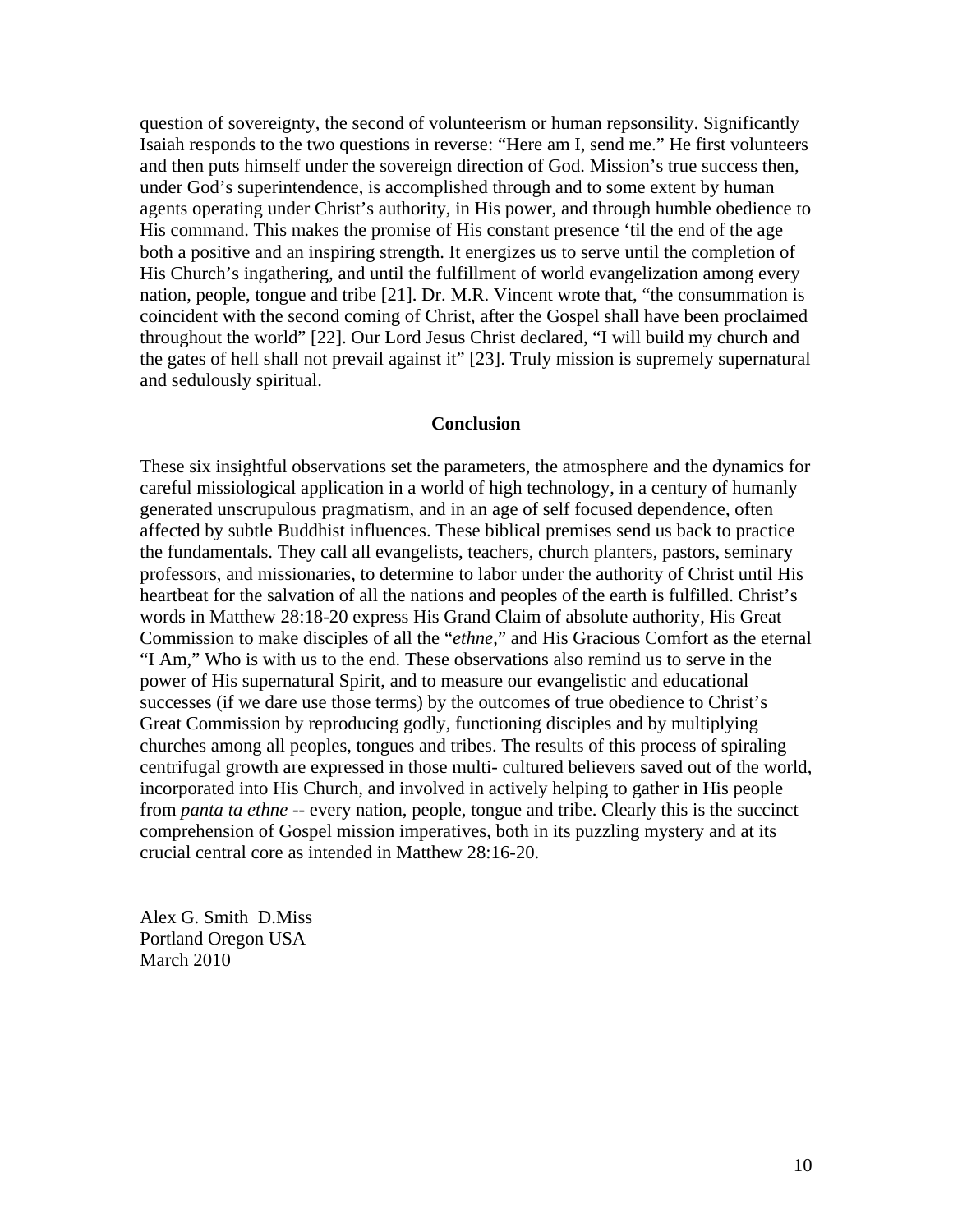## **End Notes**

[1] Matthew 28:18 [2] Matthew 28: 19-20a [3] Matthew 28:20b [4] McGavran, Donald A. 1980 *Understanding Church Growth*, Revised ed. Grand Rapids: Wm. B. Erdmans (p. 92). [5] Acts 17:6 [6] Thayer, Joseph Henry. 1886 *A Greek-English Lexicon of the New Testament*, New York: American Book Company. [7] James 1:22; Matthew 7:23, 26 [8] ibid. (p. 294). [9] Maclaren, Alexander. 1910 *The Gospel According to St. Matthew* Chapters XVIII. to XXVIII., New York: A.C. Armstrong and Son (p. 370). [10] Thomas, Robert L. and Stanley N. Gundry. 1979 *A Harmony of the Gospels*. Chicago: Moody Press (p. 261). [11] Harrison, Everett F. 1962 *The New Testament and Wyclffe Bible Commentary*. Chicago: Moody Press (p. 111). [12] Robertson, Archibald Thomas. 1930 *Word Pictures in the New Testament*, vol. 1. Nashville: Broadman Press (p. 244). [13] Acts 8:4 [14] Acts 9:31 [15] Acts 11:19-23 [16] Matthew 16:18 [17] Matthew 9:37-38 [18] Philippians 2:10-11 [19] Acts 26:18 [20] John 1:13 [21] Revelation 7:9-10 [22] Vincent, Marvin R. 1946 *Word Studies in the New Testament*, vol. 1. Grand Rapids: Wm. B. Erdmans (p. 150). [23] Matthew 16:18